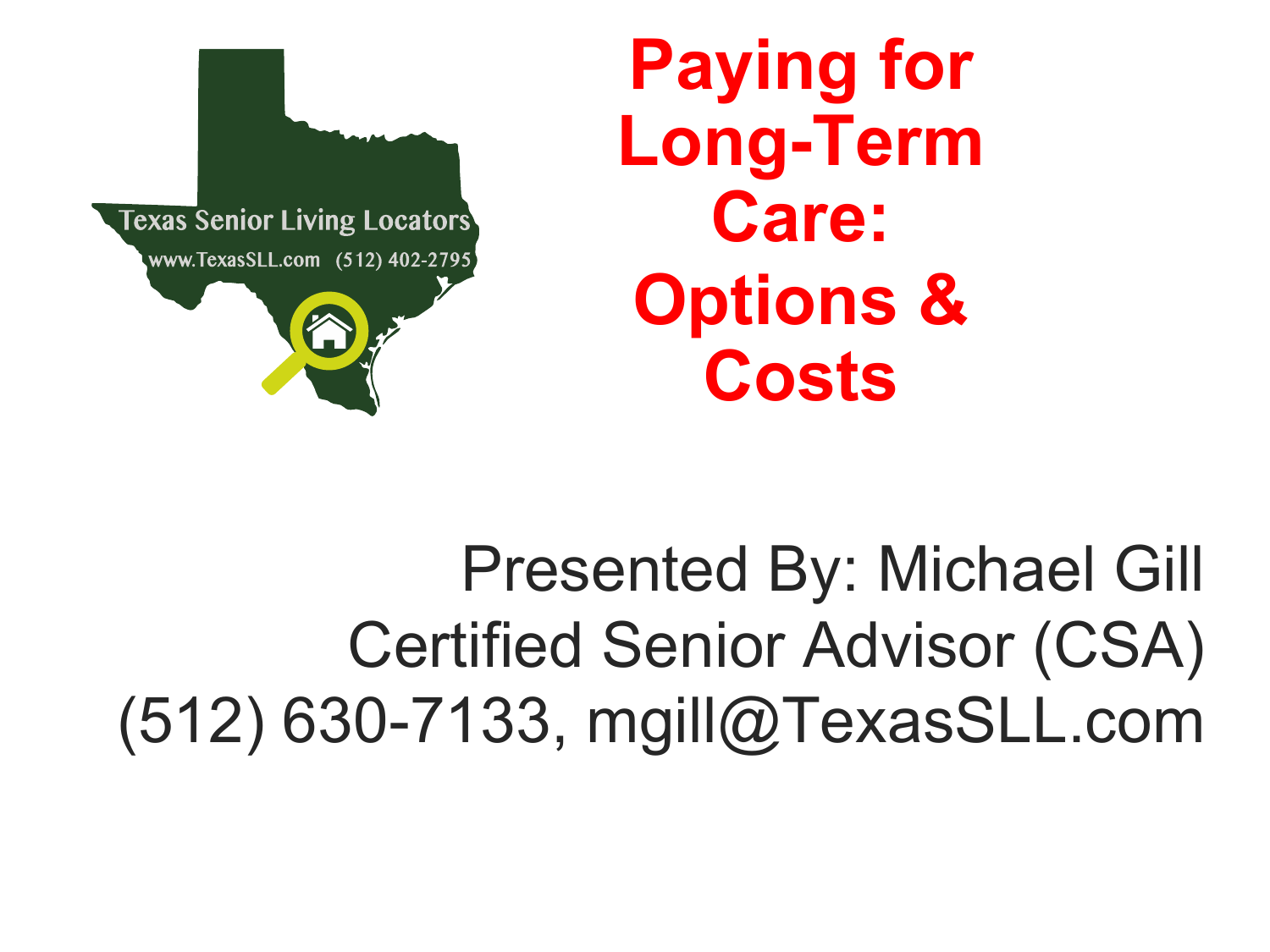# **Long-Term Care Alternatives**

▶ Skilled Nursing

▶ Ventilator, Tracheotomy, Bed-Bound, IV Drip, Complex Medical Issues

▶ Medicaid

▶ Medicare for Rehabilitation

▶ Assisted Living / Memory Care

- ▶ Activities of Daily Living: Dressing, Bathing, Feeding, Transferring, Toileting, Incontinence, Medication Management
- ▶ Independent Living

**The Commencer Commencer Commencer** 

▶ Retirement Community without services, but with a meal plan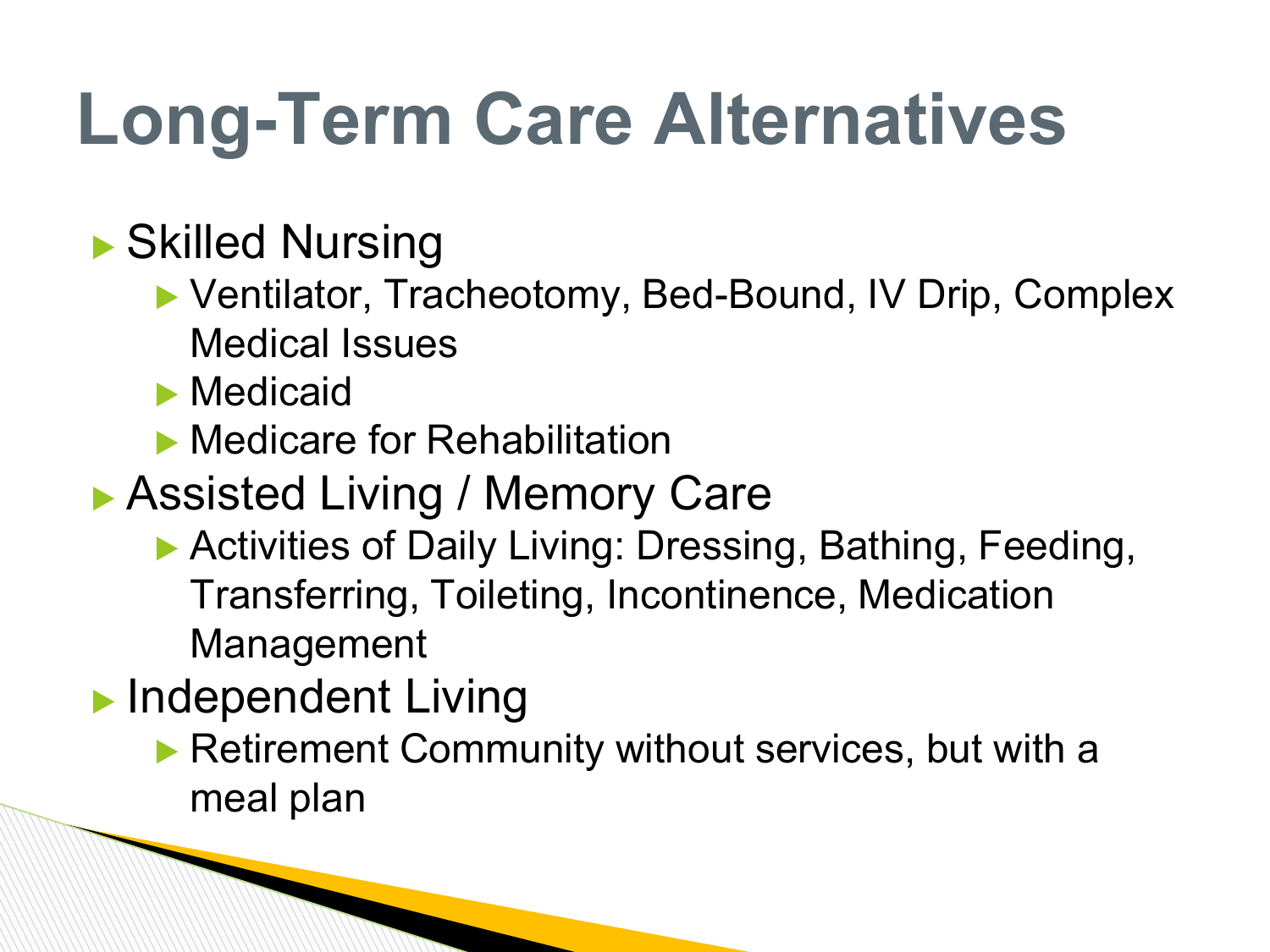# **Payment Options**

- ▶ Private Pay
- ▶ Medicaid
- ▶ Veterans Benefits
- ▶ Long-Term Care Insurance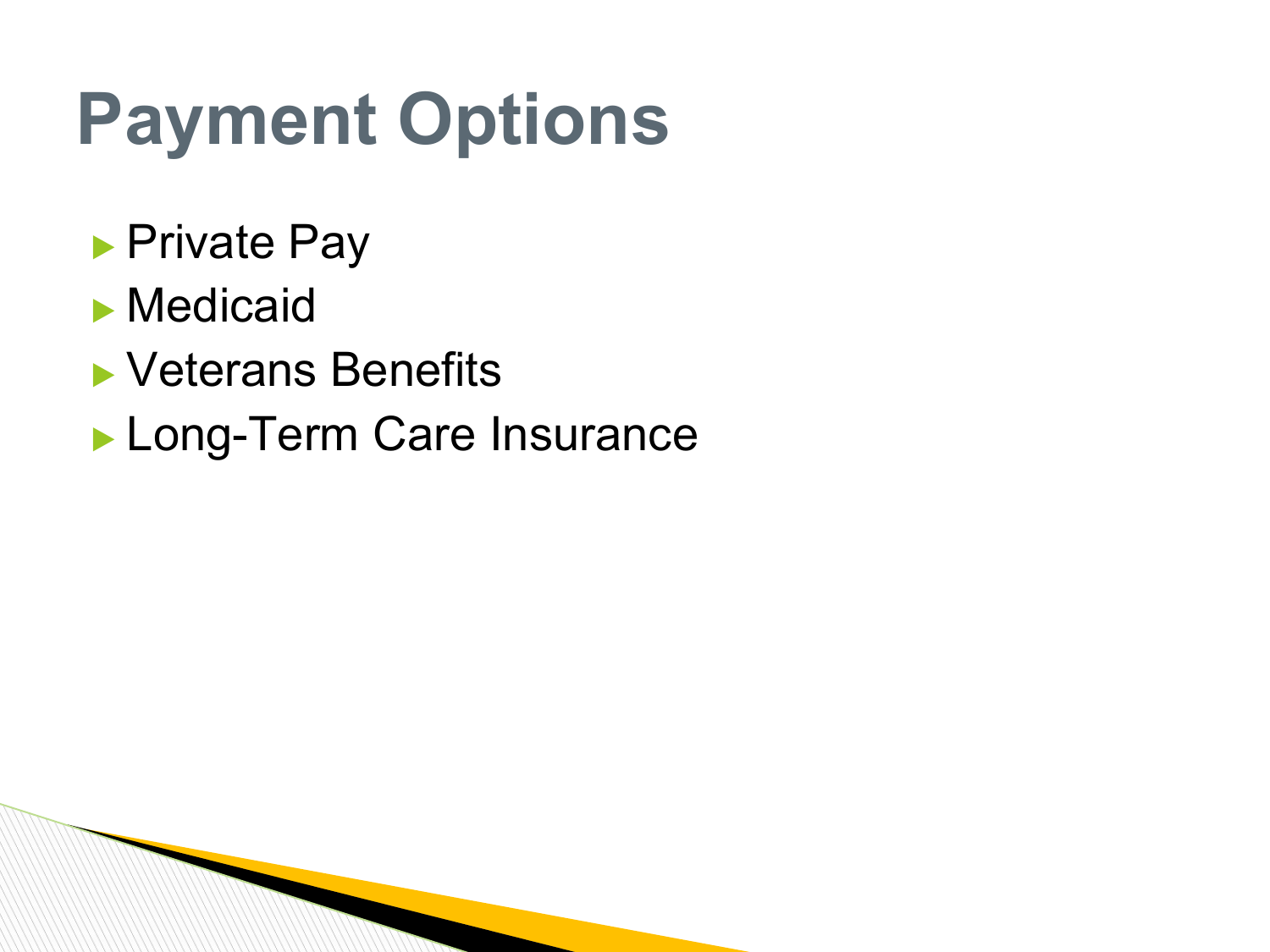# **Private Pay**

**The Commencer of the Commencer** 

- ▶ The most common payment method
- ▶ Assisted Living, Memory Care and Independent Living are 100% private pay
- ▶ Skilled Nursing Homes have about 25% private pay residents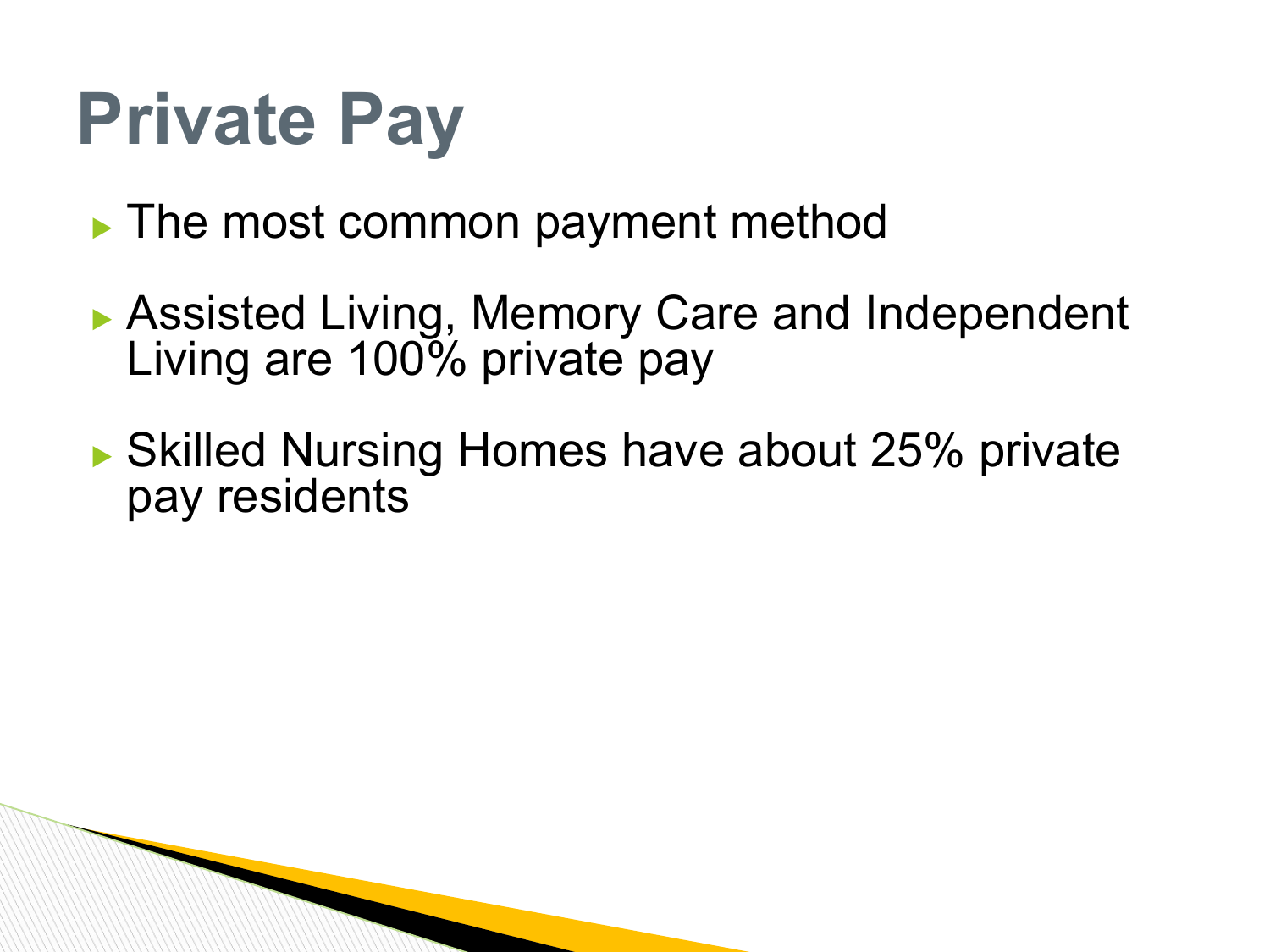### **Medicaid 2022**

▶ For an individual:

- ▶ Maximum Income: \$2,532 / month
- ▶ Maximum Assets: \$2,000 / month
- ▶ Allowance to Beneficiary: \$80 / month
- ▶ For couples:
	- ▶ Maximum Income: \$5,046 / month
	- ▶ Maximum Assets: \$3,000 / month if *both* on Medicaid
	- ▶ Allowance to Beneficiary: \$80 / month (per person)
	- ▶ Spouse Community Resource Allowance: \$137,400
	- ▶ Maximum Homestead Equity: \$636,000
	- ▶ Maximum Income Spouse can keep: \$3,230 / month
- ▶ Look-back Period: 5 years ▶ Gifting Penalty Divisor: \$237.93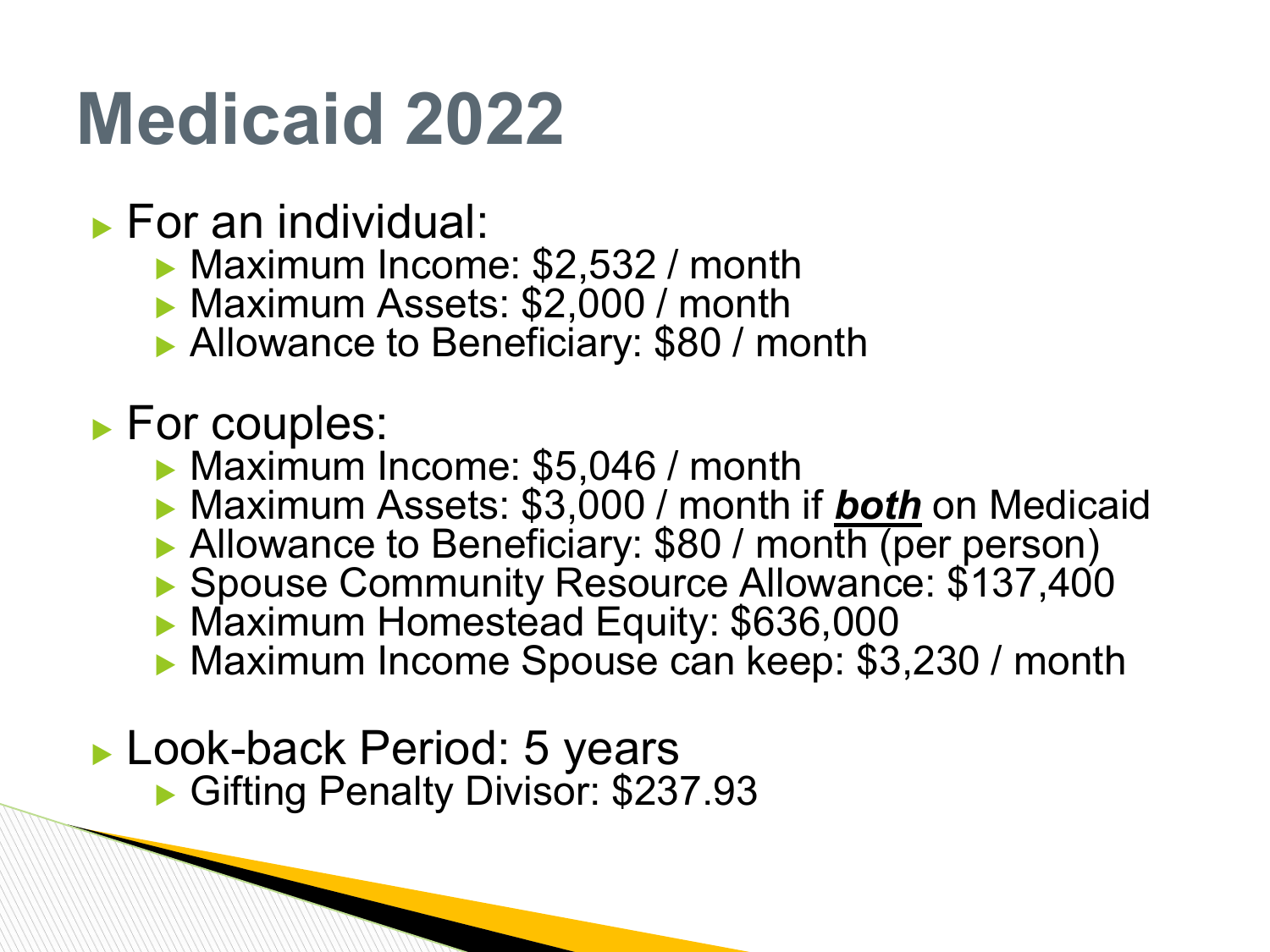### **Veterans Benefits 2022**

▶ Medical Requirements: 2 Activities of Daily Living

- ▶ Service Dates:
	- ▶ WWII December 7, 1941 to December 31, 1946
	- ▶ Korean War June 27, 1950 January 31, 1955
	- ▶ Vietnam War August 5, 1964 May 7, 1975
- ▶ Financial Requirements:
	- ▶ Spending more than your income on medical expenses
	- ▶ Limited assets: \$138,489
	- ▶ Three year look-back period
- ▶ Monthly Benefit:
	- ▶ Individual: \$2,050
	- ▶ Spouse: 1,318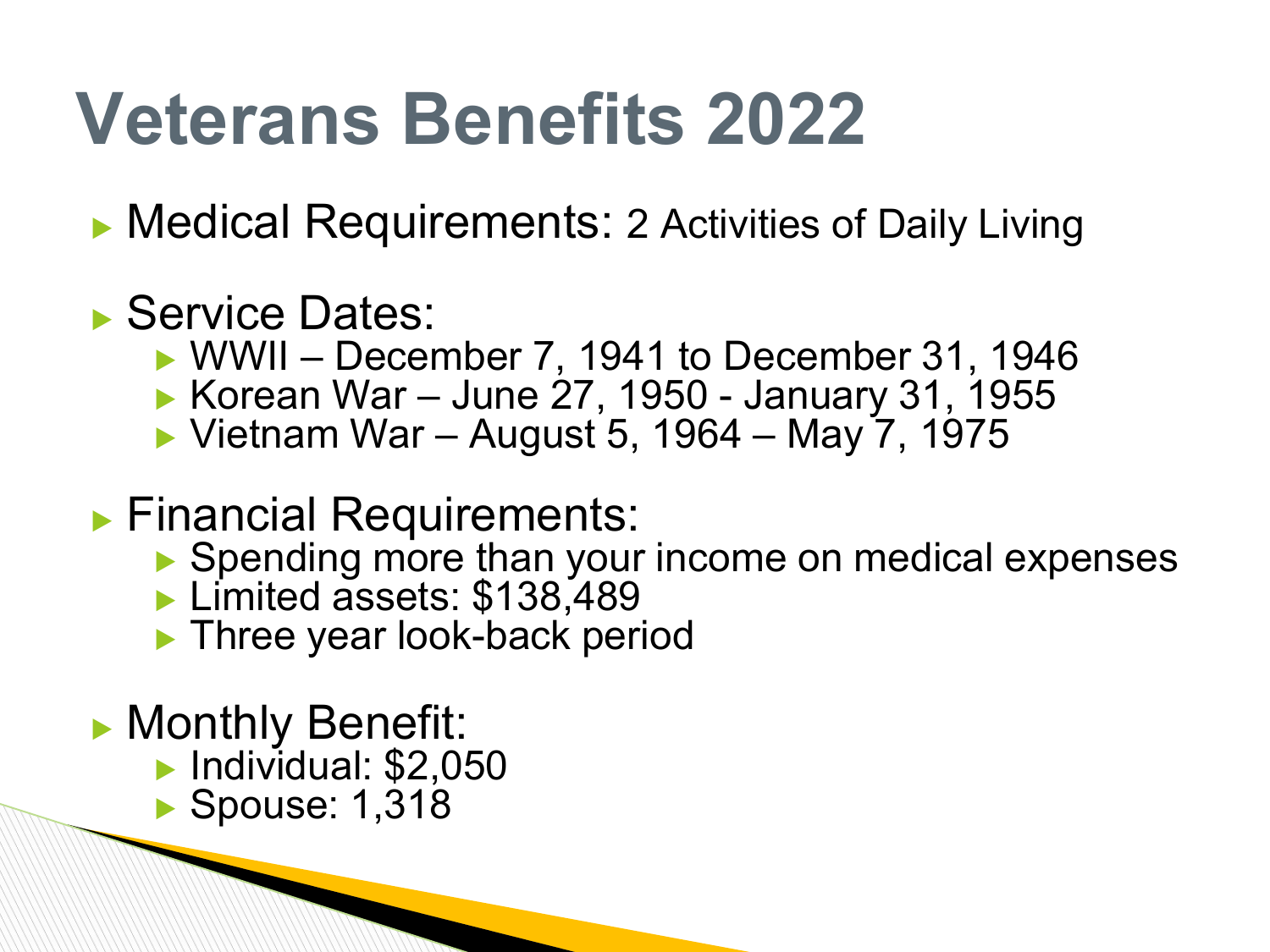## **Long-Term Care Insurance**

- ▶ Every policy is different
	- ▶ Exclusion period
	- ▶ Daily reimbursement rate
	- ▶ Policy length

- ▶ Policy maximums
- ▶ Fairly rare: only 4% have it
- ▶ Medical Requirement ▶ 2 Activities of Daily Living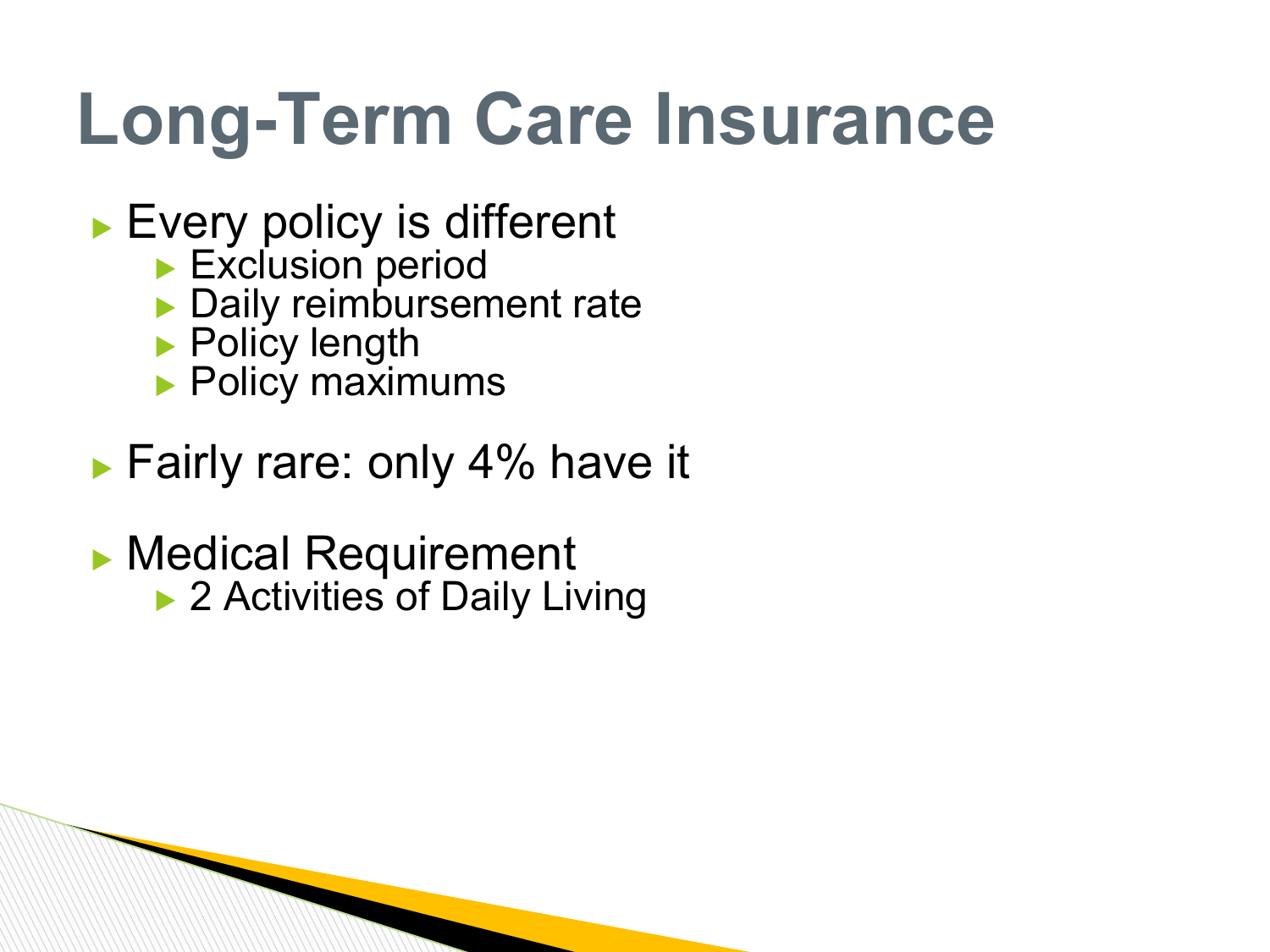### **Medicare**

#### ▶ Does *not* pay for *any* long-term care

#### ▶ Medicare pays for short-term rehab

- $\triangleright$  3 night stay in the hospital
- ▶ Up to 100 days per year covered in SNF
- ▶ Only the first 20 days without a copayment
- ▶ The final 80 days have a co-payment
- ▶ Medicare pays for home rehabilitation services ▶ With the doctor's orders
- ▶ Medicare pays for hospice at 100%
	- $\blacktriangleright$  Either at home or in a facility
	- ▶ With the doctor's orders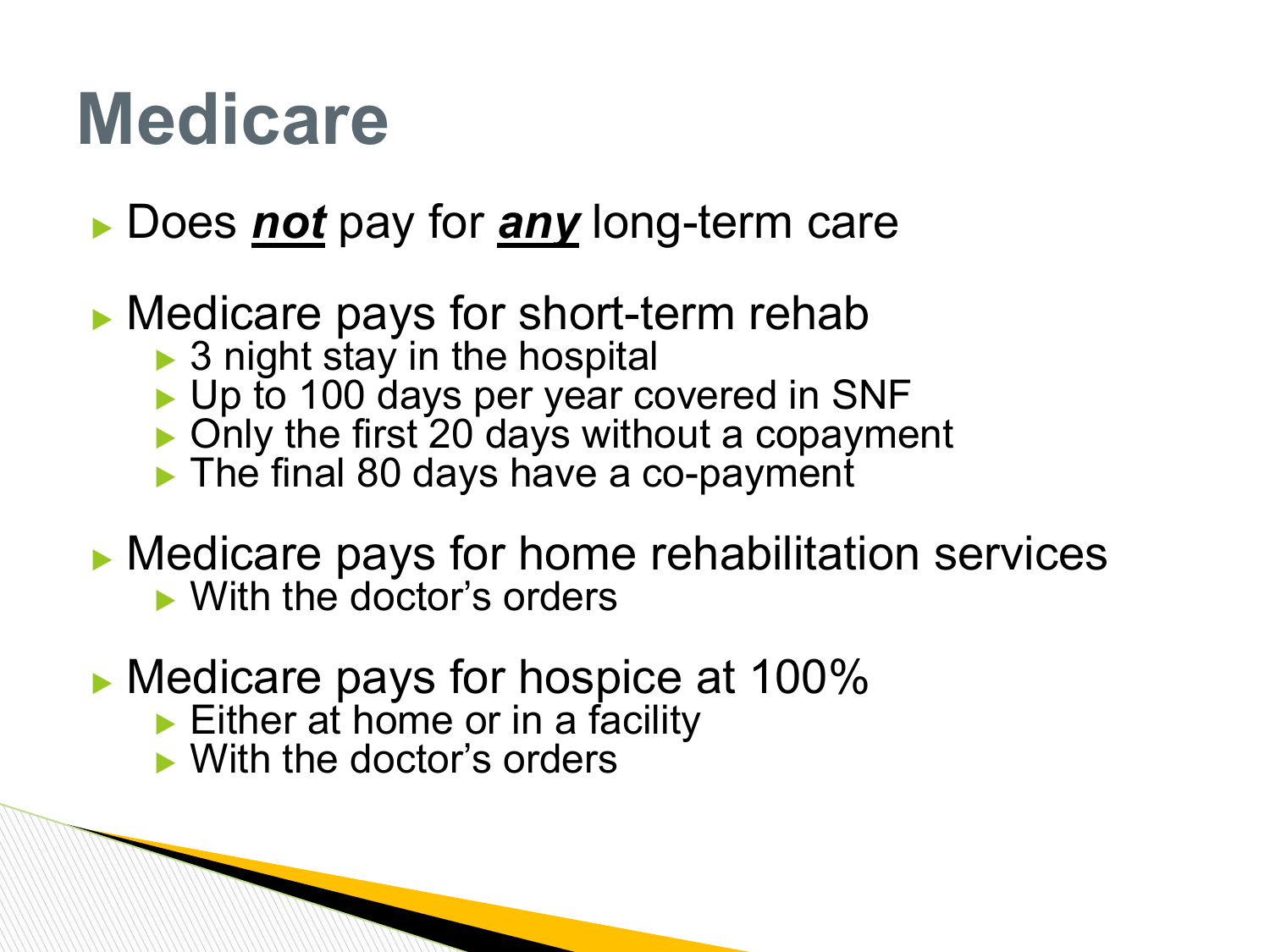### **What does it cost?**

▶ Skilled Nursing Home

- ▶ Shared Rooms cost anywhere between \$5,400 / month to \$9,000 / month
- ▶ Private Rooms cost anywhere between \$7,500 / month to \$15,000 / month
- ▶ Memory Care

- ▶ Shared Rooms cost anywhere between \$4,200 / month to \$7,500 / month
- ▶ Private Rooms cost anywhere between \$5,000 / month to \$11,000 / month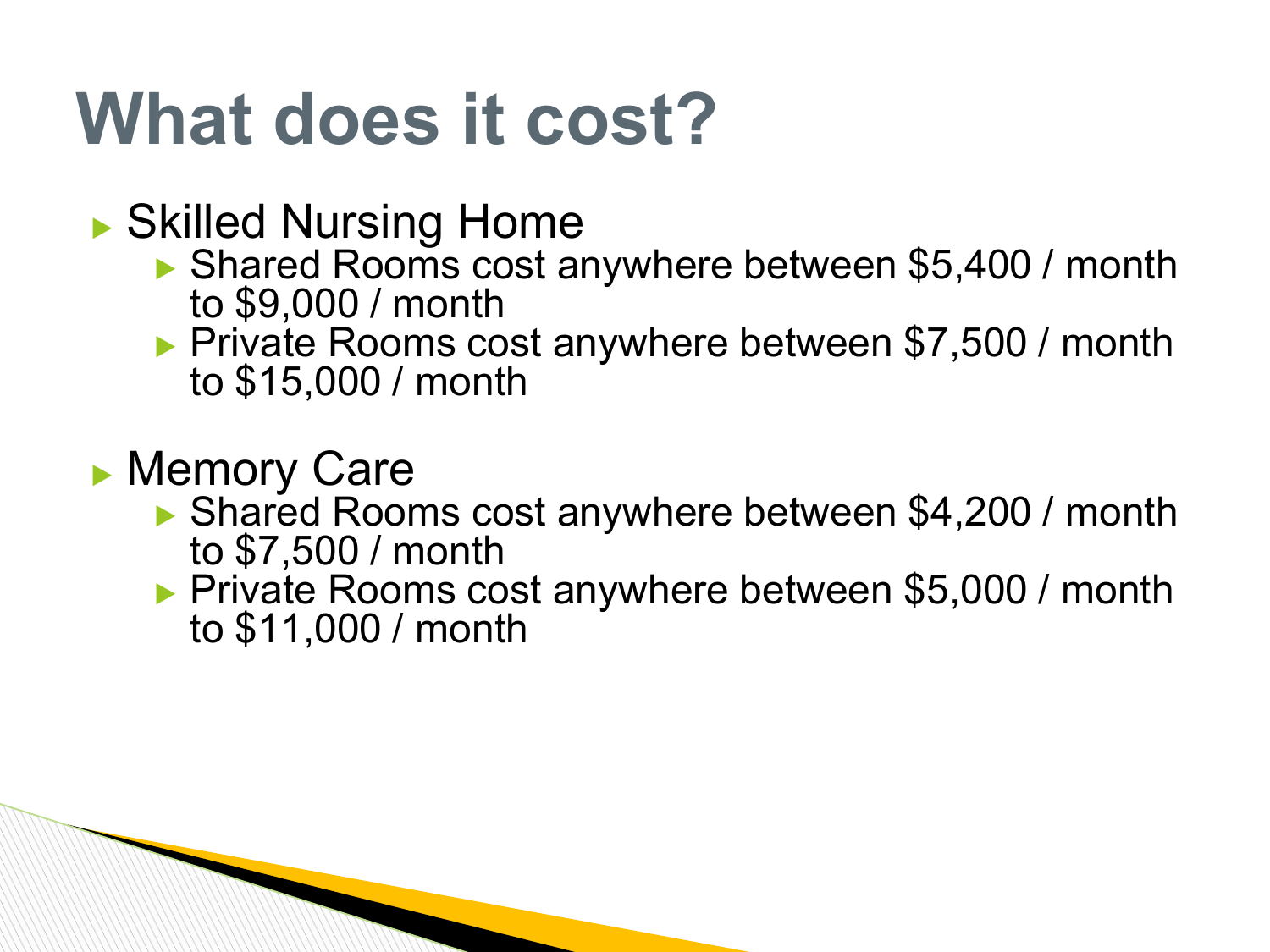### **What does it cost?**

- ▶ Assisted Living
	- ▶ Shared Rooms cost anywhere between \$2,500 / month to \$5,400 / month
	- ▶ Private Rooms cost anywhere between \$3,000 / month to \$11,000 / month
- ▶ Independent Living
	- ▶ Studio starts at about \$2,200 / month
	- ▶ 1 bedroom starts at about \$2,600 / month
	- ▶ 2 bedroom starts at about \$3,500 / month
	- ▶ Some meals and all utilities are generally included

▶ Other Costs

**The Communication of the Communication** 

▶ Community Fee, 2<sup>nd</sup> Person Fee, Care Fees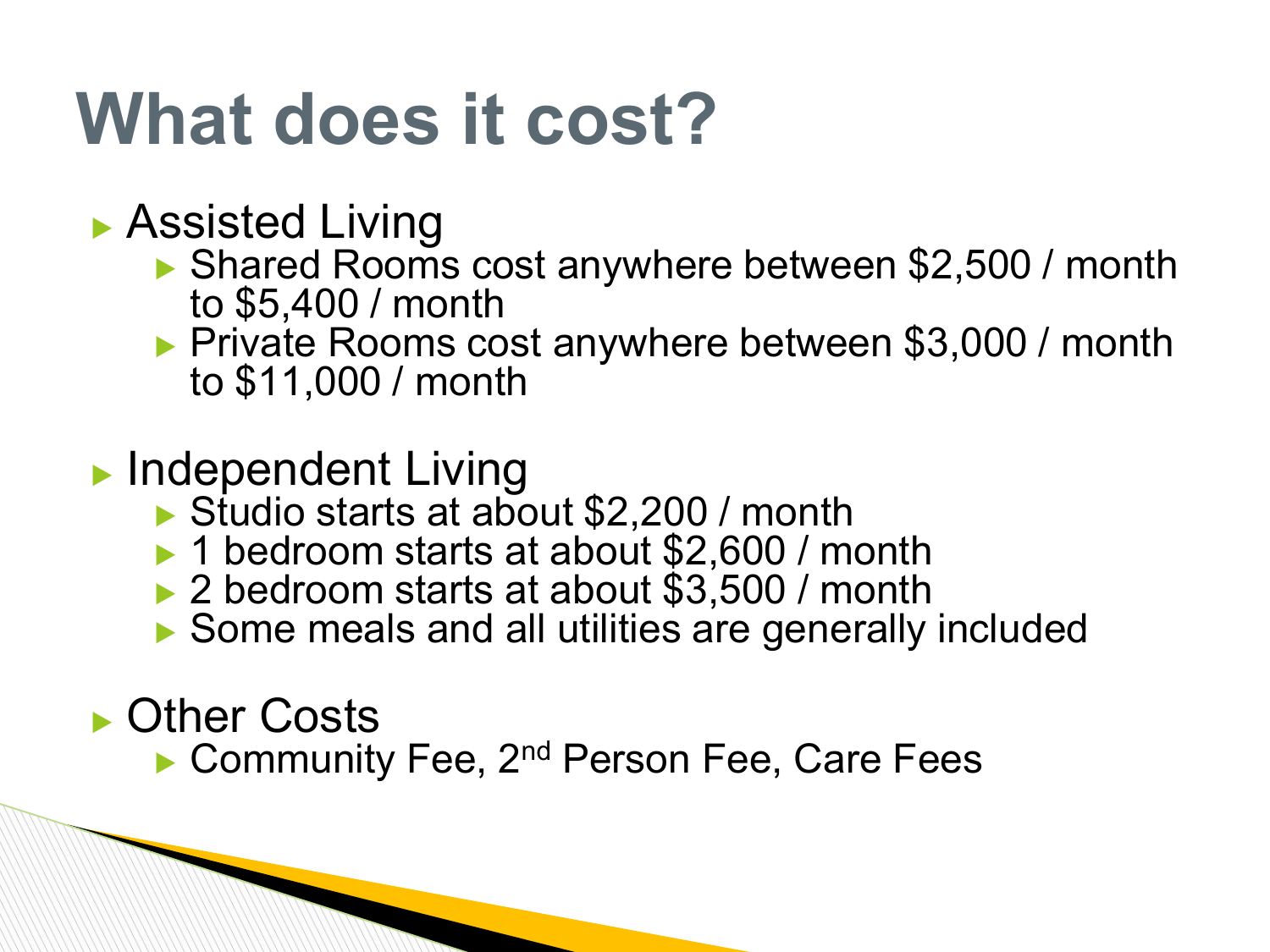# **How to Apply**

- ▶ Medicaid:
	- ▶ Through a skilled nursing facility
	- $\blacktriangleright$  Through a specialist (separate fee)

#### ▶ Veterans Benefits:

- ▶ Through the VA
- ▶ Through the County Resource Officer
- $\blacktriangleright$  Through a specialist (separate fee)

#### ▶ Long-Term Care Insurance

▶ Private Brokers

**The Communication of the Communication** 

▶ Through your employer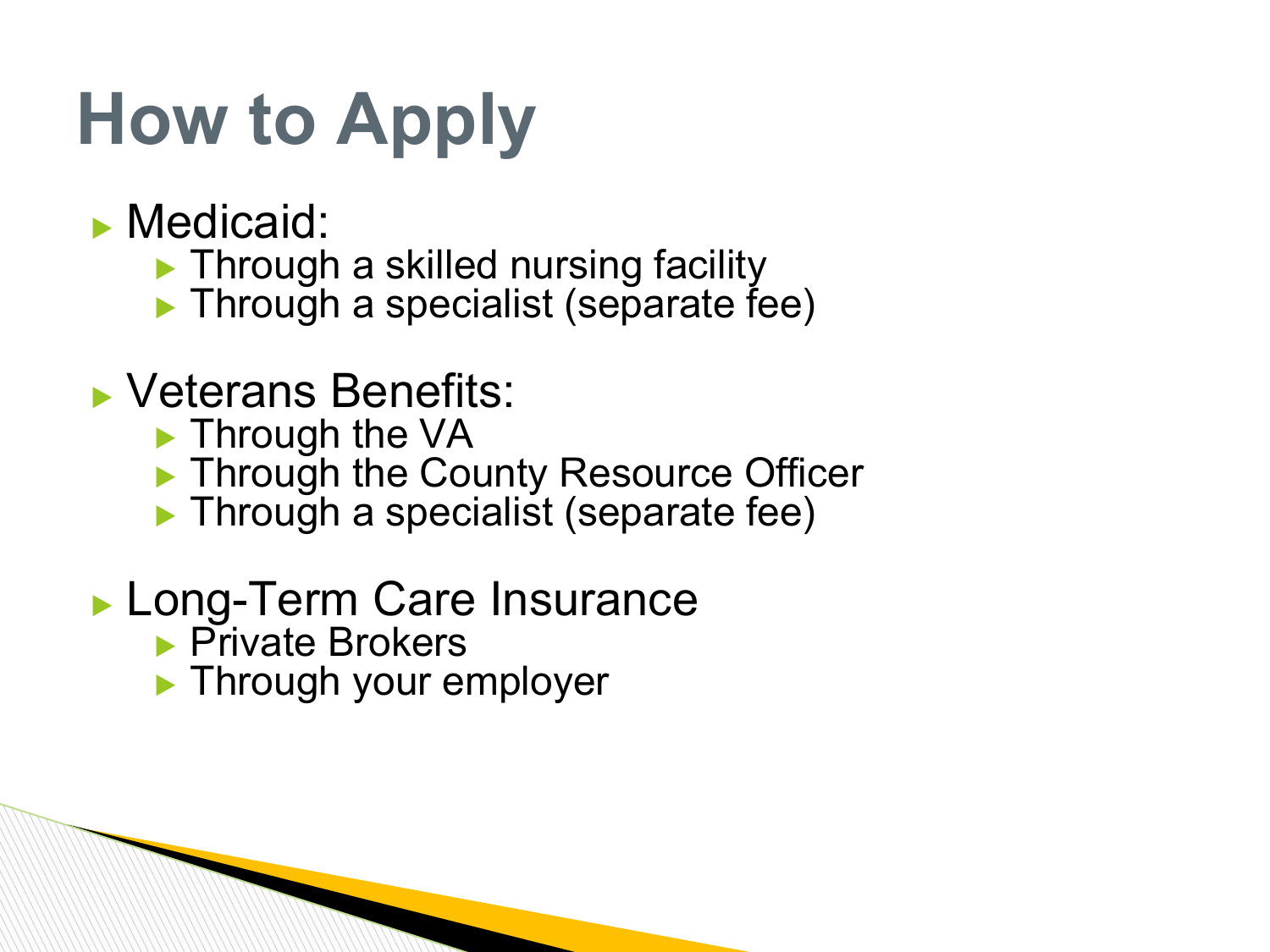### **Long-Term Care in Austin Area**

- ▶ Skilled Nursing 55 / 6,264 / 118
- ▶ Assisted Living 55 / 3,461 / 63
- Memory Care 64 / 2,195 / 34
- ▶ Independent Living 31 / 4,448 / 144 ▶ 55+ 11 / 1,749 / 159
- 
- Facilities / Total Beds / Average Size ▶ Total **190 / 16,010 / 542**

Source: Michael Gill, Texas Senior Living Locators, as of January 2022